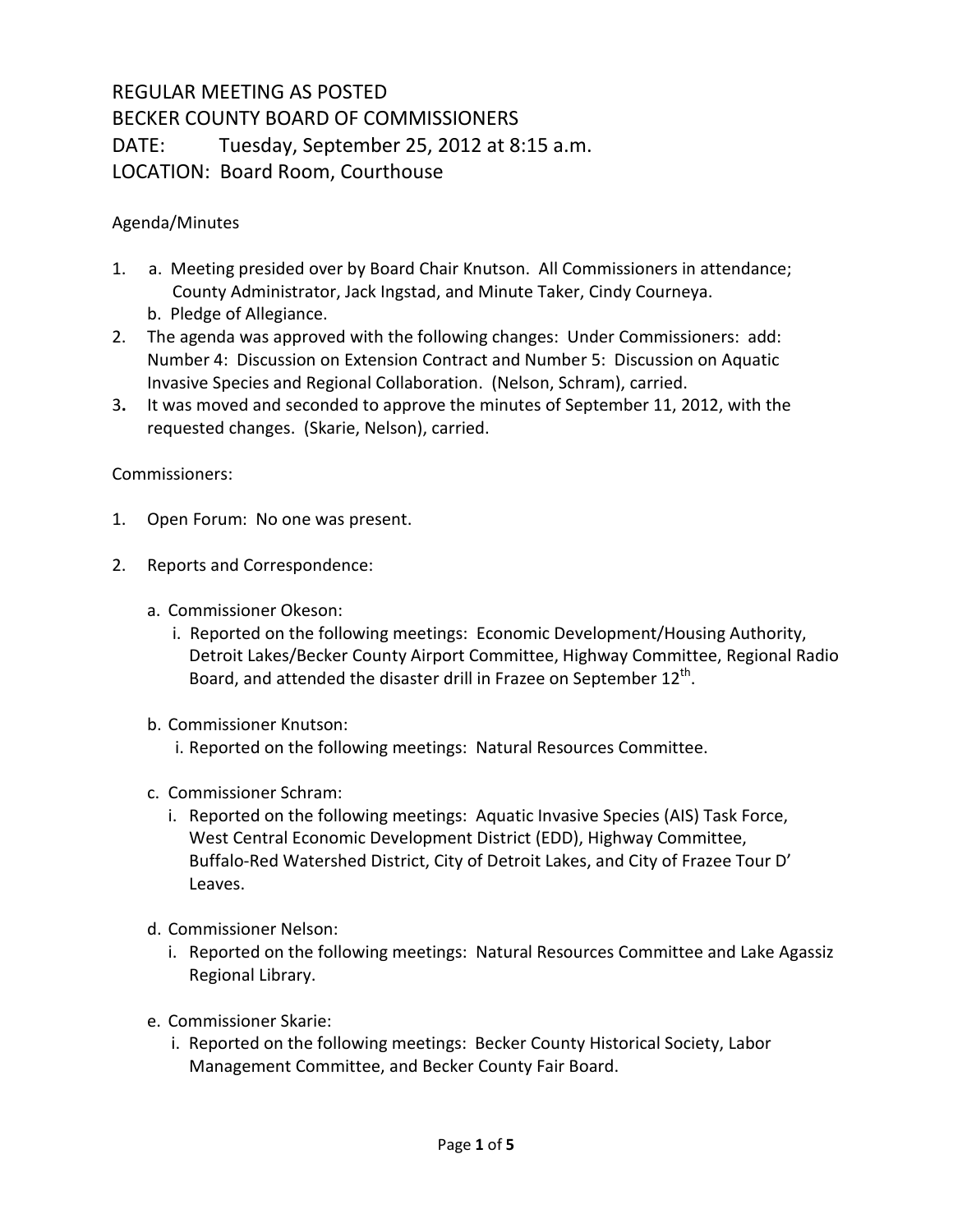- 3. Appointments: There were none.
- 4. Aquatic Invasive Species (AIS) Discussion:
	- a. Commissioner Schram noted that the Aquatic Invasive Species (AIS) Task Force met and discussed the possibility of a regional concept to deal with AIS, or at least pairing with another county. He has spoken with Larry Krohn, Ottertail County Administrator, and there is interest. He noted that there needs to be ongoing discussions to brainstorm on how to move forward with a better way to attack AIS and informed the Board that AIS will be on the agenda at the Association of Minnesota Counties (AMC) Annual Conference in December, with DNR representation. Commissioner Schram also expressed his support of continuing to utilize volunteers to assist in the prevention of AIS.
	- b. Commissioner Knutson noted that education is the key and Commissioner Okeson also stressed the need for research into eradication of AIS.
	- c. It was the consensus of the Board to have discussions with Ottertail County in reference to AIS and the possibility of collaborating together. It was also noted that the volunteer program is worthwhile and there is a need for more volunteers.
- 5. Discussion on University of Minnesota Extension Contract:
	- a. Commissioner Nelson voiced his concerns and frustration with the hiring process used by the University of Minnesota Extension for the position of 4-H Program Coordinator for Becker County, to replace Mickey Okeson. The Becker County Extension Service Committee appointed a Search Committee and Tamie Bremseth, Director of Youth Development Operations from the University of Minnesota Extension, did not allow the Search Committee to make their recommendations. Commissioner Nelson reported that a person has been hired and there are no issues with who has been hired, but rather the hiring process used, referencing a breach of contract by the University of Minnesota Extension.
	- b. It was moved and seconded to suspend all payments to the University of Minnesota Extension, until there has been a review of the hiring process of the Becker County 4-H Program Coordinator, and due to a breach of contract by the University of Minnesota Extension. (Nelson, Schram), carried.

Auditor-Treasurer: Ryan Tangen presented:

- 1. Licenses and Permits:
	- a. It was moved and seconded to approve Resolution 09-12-2B, to approve the Premises Permit Application for Lawful Gambling by the Detroit Lakes Shrine Color Guard for operations at B J's Barbecue Shack, 15857 U.S. Highway #59 South, Detroit Lakes, MN, in Detroit Township. (Okeson, Nelson), carried.
	- b. The Motor Vehicle Position request was deferred to the Finance Committee portion of the meeting.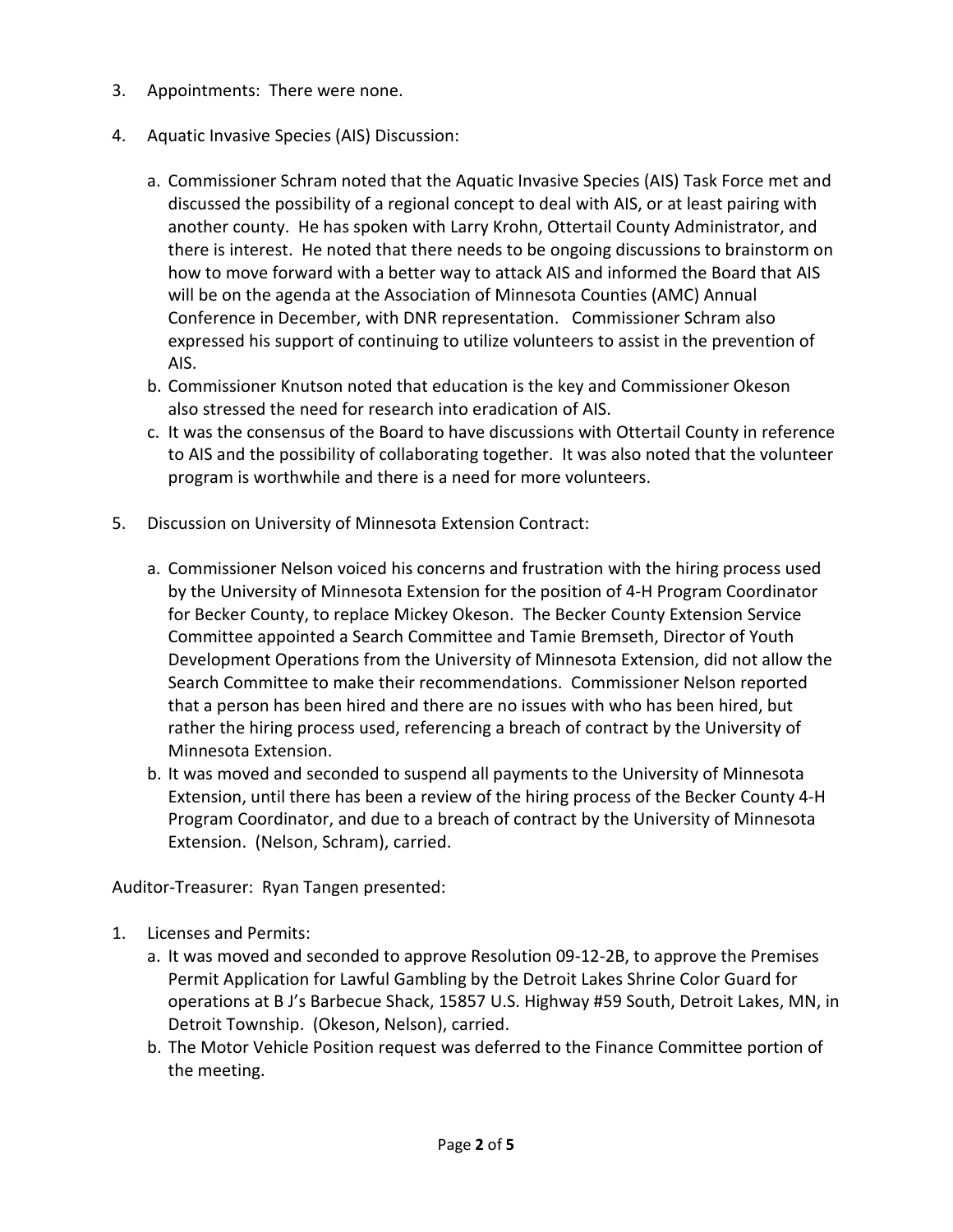Finance Committee: Ryan Tangen presented:

- 1. It was moved and seconded to approve the Regular Claims, Over-90 Day Claims, and Auditor's Warrants (Tuesday Bills):
	- a. Over 90-Day Claims:
		- i. David-Donehower in the amount of \$700.00 due to misplaced invoice.
		- ii. Sandy Gunderson in the amount of \$49.40 due to size of claims.
	- b. Auditor's Warrants (Tuesday Bills):
		- i. 09/11/12 in the amount of \$32,646.48
		- ii. 09/13/12 in the amount of \$1,112.63
	- (Nelson, Skarie), carried.
- 2. It was moved and seconded to approve Resolution 09-12-2A, to approve to hire one (1) Part-Time Licensing Clerk for the Motor Vehicle Department. (Schram, Nelson), carried.
- 3. It was moved and seconded to accept the Cash Comparison and Investment Summaries for June and July 2012. (Nelson, Okeson), carried.
- 4. The request to approve the new annual agreement with Heather Harstad/Brandon Braun was deferred until the Human Services portion of the meeting for further discussion and consideration.

Environmental Services: Steve Skoog presented:

1. It was moved and seconded to approve the purchase of a Sort Line Conveyor at an amount up to \$21,000, including an allowance for installation costs. (Skarie, Schram), carried.

Emergency Management: Rusty Haskins presented:

1. It was moved and seconded to approve the 2011 Hazardous Materials Emergency Preparedness Grant, effective July 2, 2012 through September 30, 2012. (Okeson, Skarie), carried.

Human Services: Nancy Nelson presented:

- 1. It was moved and seconded to approve the renewal of the Rule 36 Limited Partnership of Duluth waiver agreement. (Skarie, Schram), carried.
- 2. Discussion was held in reference to the request to approve the new waiver agreement with Heather Harstad/Brandon Braun to provide adult foster/respite care. It was noted that the use of the state contract is required for this agreement. A motion was made by Commissioner Schram but died for lack of a second. It was referred to the Human Services Committee for further discussion.
- 3. It was moved and seconded to accept the reports for Adult Services, Child and Family Services, Community Health, Financial Services, and Transit. (Skarie, Schram), carried.
- 4. It was moved and seconded to approve the Human Services Claims for Human Services, Community Health, and Transit. (Skarie, Okeson), carried.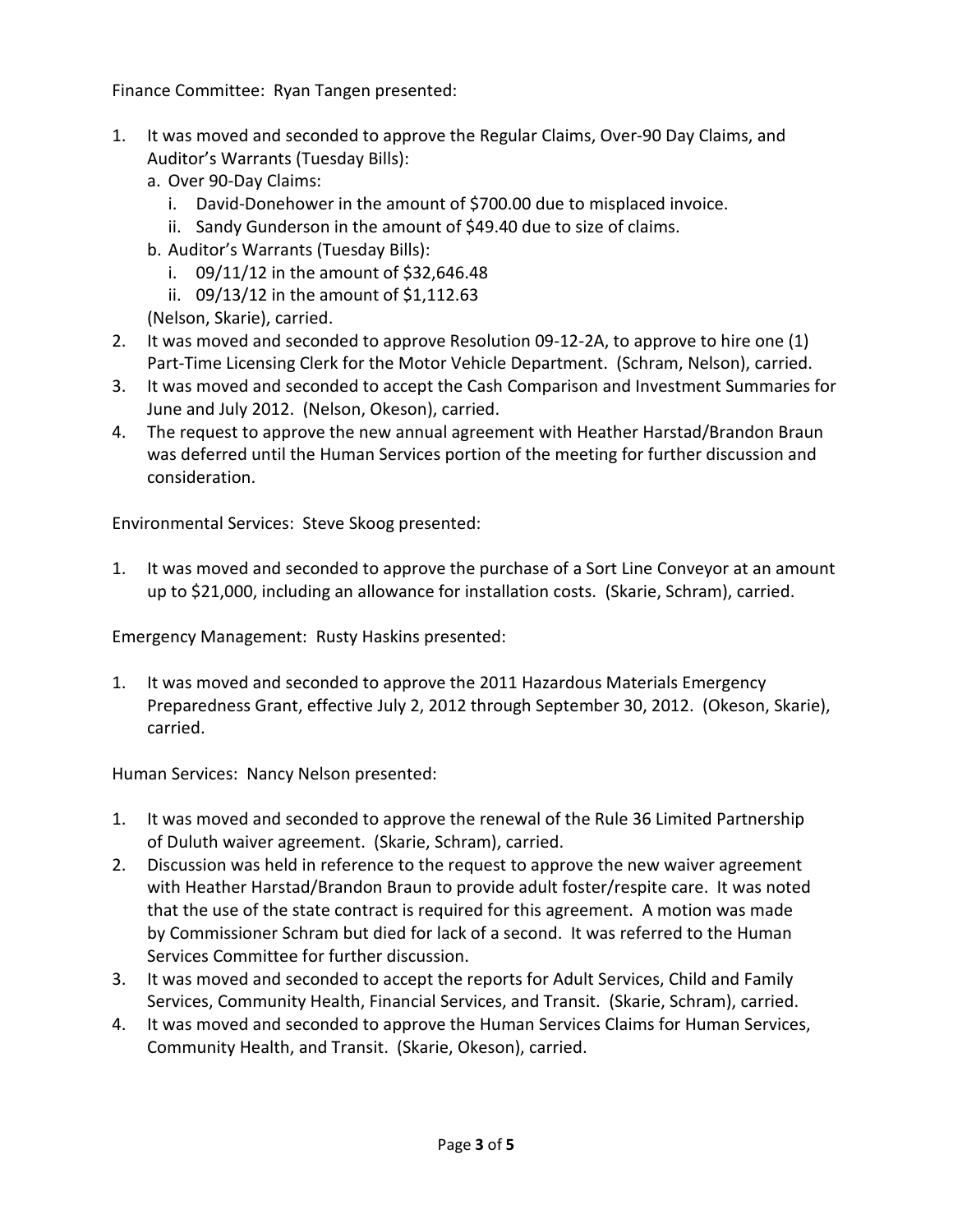Minnesota Counties vs. Fannie Mae and Freddie Mac: County Attorney, Michael Fritz, presented:

1. It was moved and seconded to allow Hennepin County, on behalf of all Minnesota Counties, to represent Becker County in a federal court class action suit against Fannie Mae and Freddie Mac, and for Becker County to pay its proportional share of the out-of-pocket costs and attorney fees up to, but not to exceed 10% of the recovery, and only if the suit is successful. (Schram, Okeson), carried.

Highway: Brad Wentz presented:

1. It was moved and seconded to approve Resolution 09-12-2C, to authorize the County Engineer to accept quotes for the gravel crushing stockpile at Karkinen Pit (15,000 C.Y.). (Schram, Okeson), carried.

Planning & Zoning: Patty Swenson presented:

- 1. It was moved and seconded to concur with the Becker County Planning Commission (September 18, 2012), to approve the request by David Munsinger for a Certificate of Survey to allow two (2) tracts of land (C1-8.5 acres and C2-9.6 acres) and with a change of zone from commercial to residential, located at 26681 West Straight Lake Avenue, in Osage Township, and as submitted, based on the fact that it meets the criteria of the Zoning Ordinance. (Skarie, Schram), carried.
- 2. It was moved and seconded to concur with the Becker County Planning Commission (September 18, 2012), to approve the request by Joyce Omang for a Conditional Use Permit (CUP) to allow three (3) horses on a five (5) acre tract within the shoreland district of a natural environment lake, located at 25674 130<sup>th</sup> Street on West Twin Lake, in Lake View Township, with the stipulation that the pasture area be kept a minimum of three hundred (300) feet from the lake, based on the fact that the use would not be detrimental to the surrounding area. (Okeson, Nelson), carried.
- 3. Jeff Laliberte, requested to table his application until a later date, for a Conditional Use Permit (CUP) to replace an existing retaining wall along the shoreline, located on Big Cormorant Lake, 15795 Wermager Beach Road, in Cormorant Township.
- 4. It was moved and seconded to concur with the Becker County Planning Commission (September 18, 2012), to approve the request by Ron Schmitz, for a preliminary plat of ten (10) back lots that will be connected by deed to adjacent lake lots (the parcels cannot be sold one away from the other) with Lot 10 not having buildable area due to the setbacks from the natural environment lake, based on the fact that it meets the criteria of the Zoning Ordinance. (Nelson, Skarie), carried.
- 5. It was moved and seconded to concur with the Becker County Planning Commission (September 18, 2012), to approve the request by Ron Schmitz, for the final plat for ten (10) back lots that will be connected by deed to adjacent lake lots (the parcels cannot be sold one away from the other) with Lot 10 not having buildable area due to the setbacks from the natural environment lake, based on the fact that it meets the criteria of the Zoning Ordinance. (Schram, Skarie), carried.